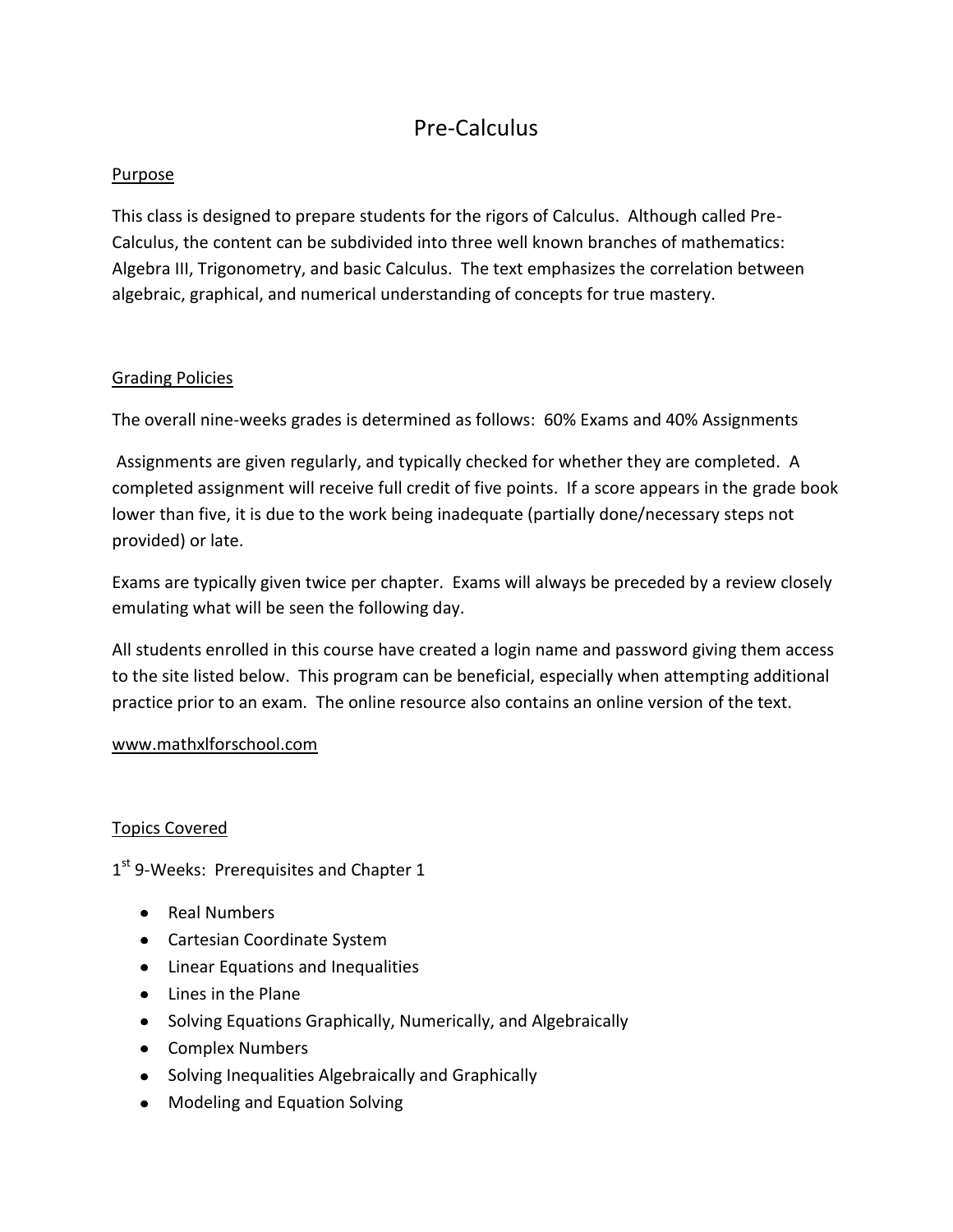- Functions and Their Properties
- Twelve Basic Functions
- Building Functions from Functions
- Parametric Relations and Inverses
- Graphical Transformations
- Modeling with Functions

2<sup>nd</sup> 9-Weeks: Chapter 2 and Chapter 3

- Linear and Quadratic Functions and Modeling
- Power of Functions with Modeling
- Polynomial Functions of Higher Degree with Modeling
- Real Zeros of Polynomial Functions
- Complex Zeros and the Fundamental Theorem of Algebra
- Graphs of Rational Functions
- Solving Equations in One Variable
- Solving Inequalities in One Variable
- Exponential and Logistic Functions
- Exponential and Logistic Modeling
- Logarithmic Functions and Their Graphs
- Properties of Logarithmic Functions
- Equation Solving and Modeling
- Mathematics of Finance

3<sup>rd</sup> 9-Weeks: Chapter 4 and Chapter 5

- Angles and Their Measures
- **•** Trigonometric Functions of Acute Angles
- Trigonometry Extended: The Circular Functions
- Graphs of Sine and Cosine: Sinusoids
- Graphs of Tangent, Cotangent, Secant, and Cosecant
- Graphs of Composite Trigonometric Functions
- Inverse Trigonometric Functions
- Solving Problems with Trigonometry
- Fundamental Identities
- Proving Trigonometric Identities
- Sum and Difference Identities
- Multiple-Angle Identities